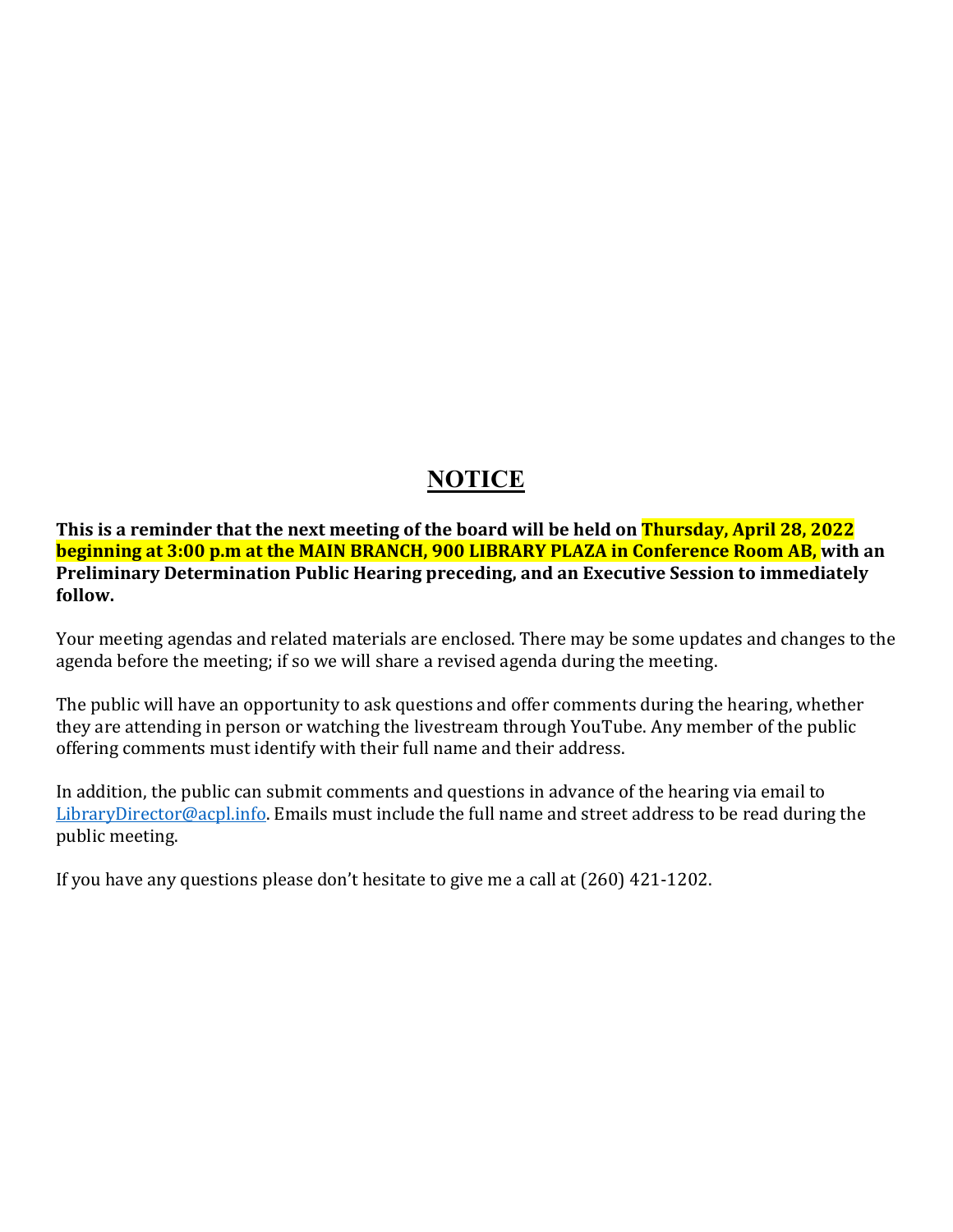#### **AGENDA**

## **PRELIMINARY DETERMINATION PUBLIC HEARING OF THE BOARD OF LIBRARY TRUSTEES OF THE ALLEN COUNTY PUBLIC LIBRARY Thursday, April 28, 2022 3 pm Main Library – Meeting Room A/B**

- 1. Roll call.
- 2. Adoption of agenda.
- 3. Welcome from President Ben Eisbart and Opening of Public Hearing.
- 4. Introductory Remarks from Executive Director Susan Baier.
- 5. Overview of ACPL Facility Master Plan and Project Funding: Executive Director Susan Baier, Chief of Public Service Operations Kim Bolan, and Chief Financial Officer Dave Sedestrom.
- 6. Presentation from Baker Tilley on Bond Financing and Tax Information.
- 7. Public Comment.
- 8. Board Discussion.
- 9. Adjourn.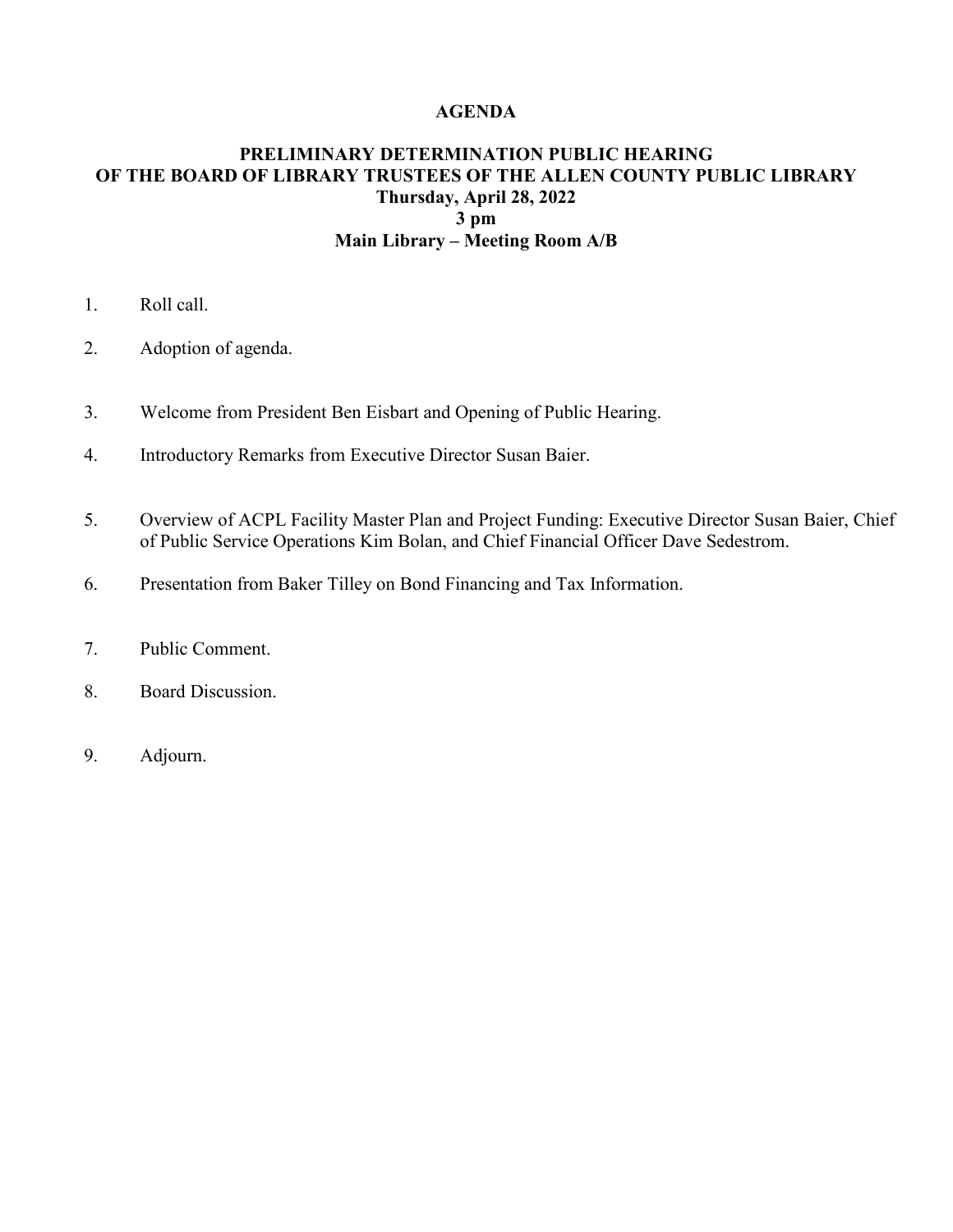## **AGENDA REGULAR MEETING OF THE BOARD OF LIBRARY TRUSTEES OF THE ALLEN COUNTY PUBLIC LIBRARY April 28, 2022 After the close of the Public Hearing Main Library – Meeting Room A/B**

- 1. Roll call.
- 2. Adoption of agenda.
- 3. Approval of minutes:
	- a. Minutes of regular session March 24, 2022.
	- b. Minutes of executive session March 24, 2022.
	- c. Minutes of approval of claims April 11, 2022.
	- d. Minutes of Capital Projects Committee Executive Session April 5, 2022.
	- e. Minutes of Special Meeting April 7, 2022.
	- f. Minutes of Capital Projects Committee Executive Session April 12, 2022.
- 4. Financial report for March 2022.
- 5. Approval of Claims.
- 6. Committee Reports. a. Capital Projects.
- 7. Consideration of Preliminary Determination/Reimbursement Resolution Regarding the 2022 County-Wide Library Facilities Transformation Project.
- 8. Proposal to Rename Silent Reading Room at Main Library to Alan McMahan Meeting Room.
- 9. Appointment to ACPL Foundation Board.
- 10. Request to Close All ACPL Facilities on Monday 9/19/22 for Staff Training Day.
- 11. Executive Director's report.
- 12. New Business.
- 13. Public Comment.
- 14. Adjourn.